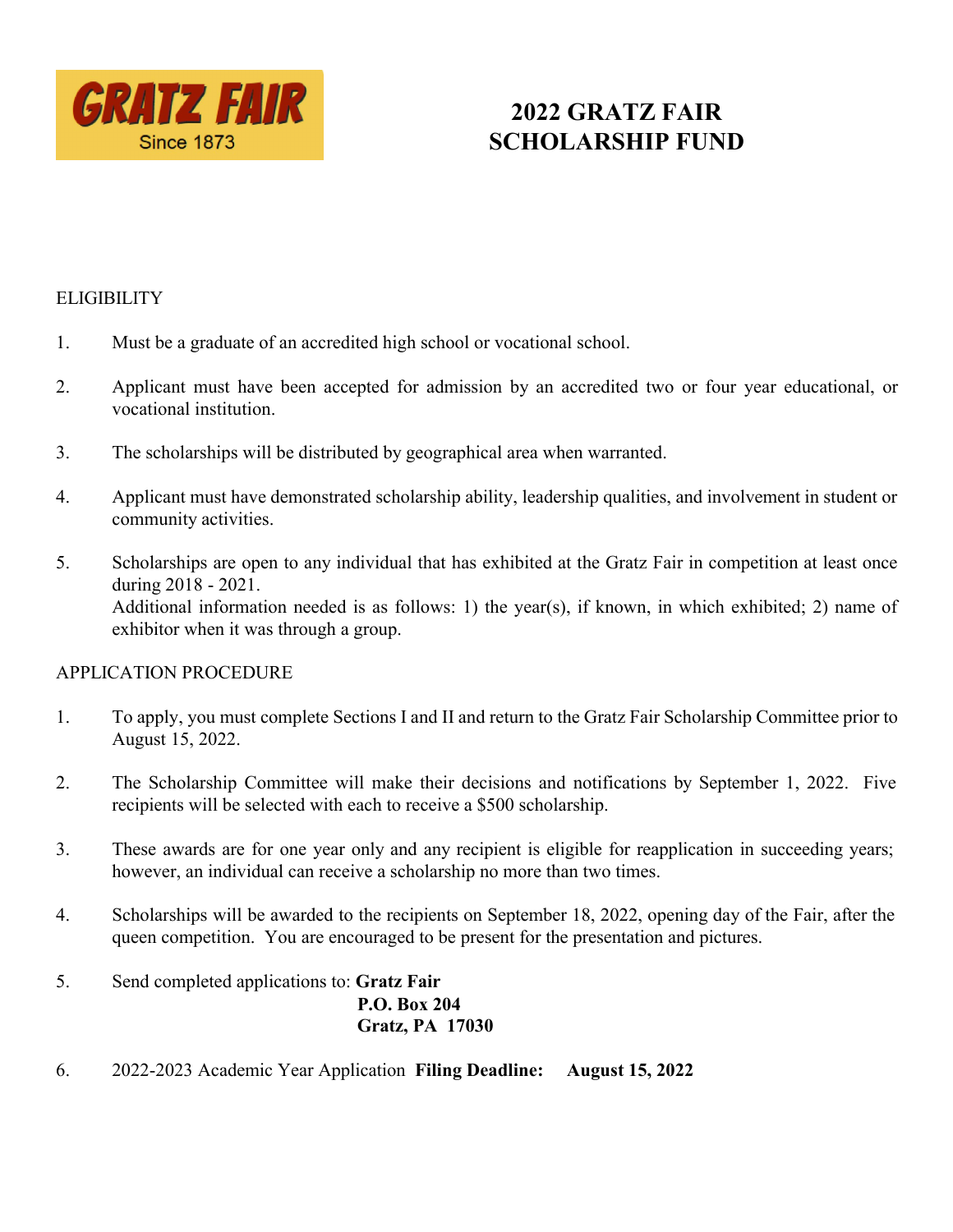# **2022 GRATZ FAIR SCHOLARSHIP APPLICATION** send to: **Gratz Fair, P.O. Box 204, Gratz, PA 17030**

INSTRUCTIONS: Sections I and II of this form must be completed by the applying student and returned to Gratz Fair. **INCOMPLETE APPLICATIONS WILL NOT BE CONSIDERED.**

**SECTION I - Personal Information -** To be completed by student

1. Student'sFullName

| 2. Student'sPermanentMailingAddress                                                                                 |                                                                                                                                                                                    |
|---------------------------------------------------------------------------------------------------------------------|------------------------------------------------------------------------------------------------------------------------------------------------------------------------------------|
| 3. Student'sHomePhone                                                                                               | Student'sEmail                                                                                                                                                                     |
| 4. HighSchoolName                                                                                                   | 5.Yr.Graduated                                                                                                                                                                     |
| certificate of high school equivalency<br>Yes<br>with this application if answer to above is $\sqrt{\text{Y}}$ es". | 6. In lieu of graduation from high school or receipt of a high school diploma, I have taken the GED test and received a<br>No NOTE: You must submit a copy of your GED test scores |
| 7. Expected year in college for 2022-2023 (check one)<br>Sophomore<br>Freshman<br>Junior                            | Senior/continuing undergraduate                                                                                                                                                    |
| 8. ParentOrGuardian:Name                                                                                            |                                                                                                                                                                                    |
| Address                                                                                                             | Phone#                                                                                                                                                                             |
| 9. CollegeMajorFor2022-2023                                                                                         |                                                                                                                                                                                    |
| NameOfCollege<br>10.                                                                                                |                                                                                                                                                                                    |
| CompleteAddress                                                                                                     |                                                                                                                                                                                    |
|                                                                                                                     | Information for Items 11 through 14 may be requested at a later date from those selected for verification purposes                                                                 |
| 11. Student's Social Security Number                                                                                | 12.DateOfBirth                                                                                                                                                                     |
| 13. FinancialAidOfficePhone#(                                                                                       |                                                                                                                                                                                    |
| 14. FinancialAidE-mailAddress (if available)                                                                        |                                                                                                                                                                                    |
| <b>STUDENT'S SIGNATURE</b>                                                                                          | <b>DATE</b>                                                                                                                                                                        |